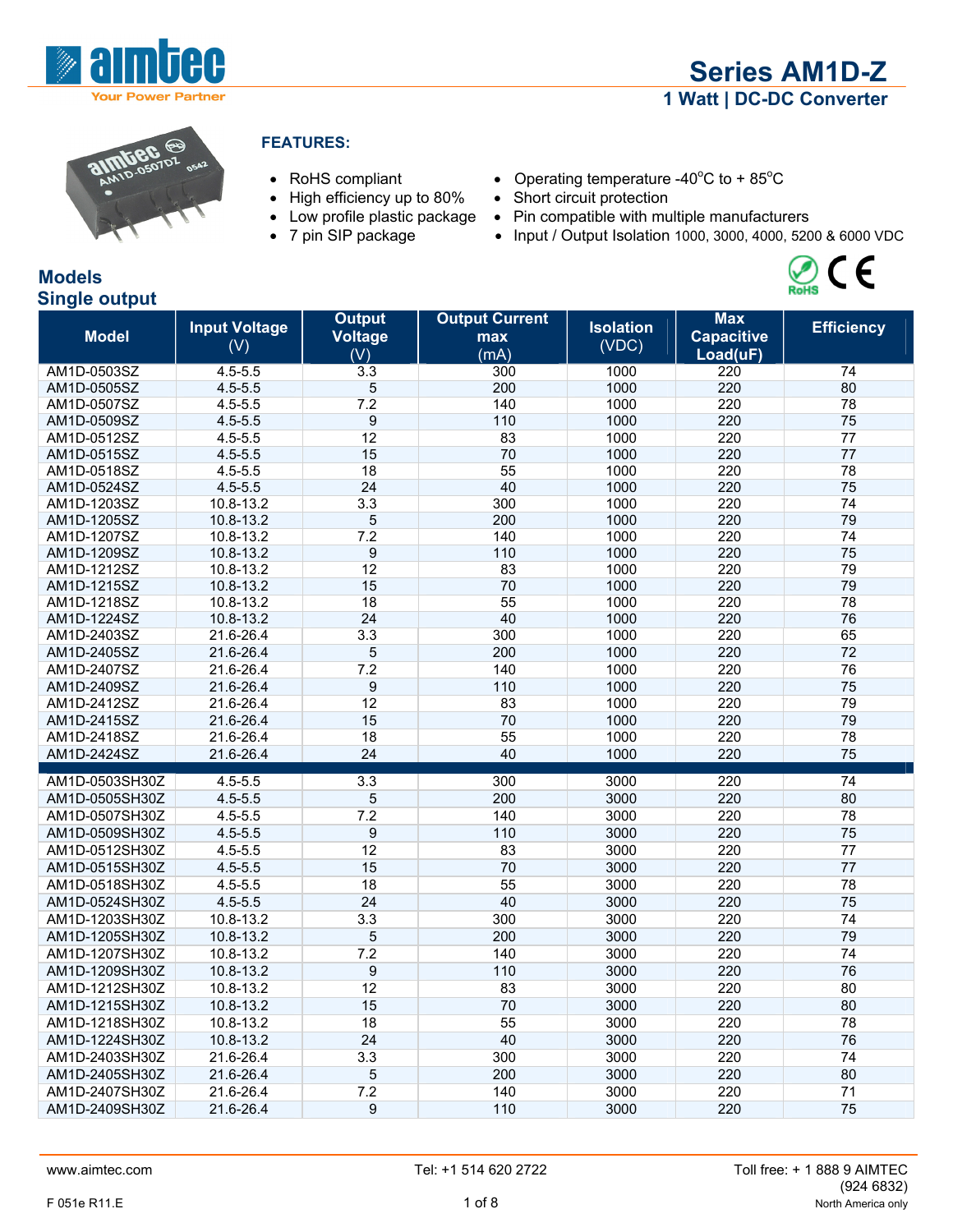

#### **Models Single output (continued)**

| <b>Model</b>                     | <b>Input Voltage</b><br>(V) | <b>Output</b><br><b>Voltage</b><br>(V) | <b>Output Current</b><br>max<br>(mA) | <b>Isolation</b><br>(VDC) | <b>Max</b><br><b>Capacitive</b><br>Load (uF) | <b>Efficiency</b><br>$(\%)$ |
|----------------------------------|-----------------------------|----------------------------------------|--------------------------------------|---------------------------|----------------------------------------------|-----------------------------|
| AM1D-2412SH30Z                   | 21.6-26.4                   | 12                                     | 83                                   | 3000                      | 220                                          | 78                          |
| AM1D-2415SH30Z                   | 21.6-26.4                   | 15                                     | 70                                   | 3000                      | 220                                          | 78                          |
| AM1D-2418SH30Z                   | 21.6-26.4                   | 18                                     | 55                                   | 3000                      | 220                                          | 78                          |
| AM1D-2424SH30Z                   | 21.6-26.4                   | 24                                     | 40                                   | 3000                      | 220                                          | 75                          |
|                                  |                             |                                        |                                      |                           |                                              |                             |
| AM1D-0503SH40Z<br>AM1D-0505SH40Z | $4.5 - 5.5$<br>$4.5 - 5.5$  | 3.3<br>5                               | 300<br>200                           | 4000<br>4000              | 220<br>220                                   | 74<br>80                    |
| AM1D-0507SH40Z                   | $4.5 - 5.5$                 | 7.2                                    | 140                                  | 4000                      | 220                                          | 78                          |
| AM1D-0509SH40Z                   | $4.5 - 5.5$                 | 9                                      | 110                                  | 4000                      | 220                                          | 75                          |
| AM1D-0512SH40Z                   | $4.5 - 5.5$                 | 12                                     | 83                                   | 4000                      | 220                                          | 77                          |
| AM1D-0515SH40Z                   | $4.5 - 5.5$                 | 15                                     | 70                                   | 4000                      | 220                                          | 77                          |
| AM1D-0518SH40Z                   | $4.5 - 5.5$                 | 18                                     | 55                                   | 4000                      | 220                                          | 78                          |
| AM1D-0524SH40Z                   | $4.5 - 5.5$                 | 24                                     | 40                                   | 4000                      | 220                                          | 75                          |
| AM1D-1203SH40Z                   | 10.8-13.2                   | 3.3                                    | 300                                  | 4000                      | 220                                          | 74                          |
| AM1D-1205SH40Z                   | 10.8-13.2                   | 5                                      | 200                                  | 4000                      | 220                                          | 79                          |
| AM1D-1207SH40Z                   | 10.8-13.2                   | 7.2                                    | 140                                  | 4000                      | 220                                          | 74                          |
| AM1D-1209SH40Z                   | 10.8-13.2                   | 9                                      | 110                                  | 4000                      | 220                                          | 75                          |
| AM1D-1212SH40Z                   | 10.8-13.2                   | 12                                     | 83                                   | 4000                      | 220                                          | 79                          |
| AM1D-1215SH40Z                   | 10.8-13.2                   | 15                                     | 70                                   | 4000                      | 220                                          | 79                          |
| AM1D-1218SH40Z                   | 10.8-13.2                   | 18                                     | 55                                   | 4000                      | 220                                          | 78                          |
| AM1D-1224SH40Z                   | 10.8-13.2                   | 24                                     | 40                                   | 4000                      | 220                                          | 76                          |
| AM1D-2403SH40Z                   | 21.6-26.4                   | 3.3                                    | 300                                  | 4000                      | 220                                          | 65                          |
| AM1D-2405SH40Z                   | 21.6-26.4                   | 5                                      | 200                                  | 4000                      | 220                                          | 72                          |
| AM1D-2407SH40Z                   | 21.6-26.4                   | 7.2                                    | 140                                  | 4000                      | 220                                          | 76                          |
| AM1D-2409SH40Z                   | 21.6-26.4                   | 9                                      | 110                                  | 4000                      | 220                                          | 75                          |
| AM1D-2412SH40Z                   | 21.6-26.4                   | 12                                     | 83                                   | 4000                      | 220                                          | 79                          |
| AM1D-2415SH40Z                   | 21.6-26.4                   | 15                                     | 70                                   | 4000                      | 220                                          | 79                          |
| AM1D-2418SH40Z                   | 21.6-26.4                   | 18                                     | 55                                   | 4000                      | 220                                          | 78                          |
| AM1D-2424SH40Z                   | 21.6-26.4                   | 24                                     | 40                                   | 4000                      | 220                                          | 75                          |
| AM1D-0503SH52Z                   | $4.5 - 5.5$                 | 3.3                                    | 300                                  | 5200                      | 220                                          | 74                          |
| AM1D-0505SH52Z                   | $4.5 - 5.5$                 | 5                                      | 200                                  | 5200                      | 220                                          | 80                          |
| AM1D-0507SH52Z                   | $4.5 - 5.5$                 | 7.2                                    | 140                                  | 5200                      | 220                                          | 78                          |
| AM1D-0509SH52Z                   | $4.5 - 5.5$                 | $\boldsymbol{9}$                       | 110                                  | 5200                      | 220                                          | 75                          |
| AM1D-0512SH52Z                   | $4.5 - 5.5$                 | 12                                     | 83                                   | 5200                      | 220                                          | 77                          |
| AM1D-0515SH52Z                   | $4.5 - 5.5$                 | 15                                     | 70                                   | 5200                      | 220                                          | 77                          |
| AM1D-0518SH52Z                   | $4.5 - 5.5$                 | 18                                     | 55                                   | 5200                      | 220                                          | 78                          |
| AM1D-0524SH52Z                   | $4.5 - 5.5$                 | 24                                     | 40                                   | 5200                      | 220                                          | 75                          |
| AM1D-1203SH52Z                   | 10.8-13.2                   | 3.3                                    | 300                                  | 5200                      | 220                                          | 74                          |
| AM1D-1205SH52Z<br>AM1D-1207SH52Z | 10.8-13.2<br>10.8-13.2      | 5<br>7.2                               | 200<br>140                           | 5200<br>5200              | 220<br>220                                   | 79<br>74                    |
| AM1D-1209SH52Z                   | 10.8-13.2                   | 9                                      | 110                                  | 5200                      | 220                                          | 76                          |
| AM1D-1212SH52Z                   | 10.8-13.2                   | 12                                     | 83                                   | 5200                      | 220                                          | 80                          |
| AM1D-1215SH52Z                   | 10.8-13.2                   | 15                                     | 70                                   | 5200                      | 220                                          | 80                          |
| AM1D-1218SH52Z                   | 10.8-13.2                   | 18                                     | 55                                   | 5200                      | 220                                          | 78                          |
| AM1D-1224SH52Z                   | 10.8-13.2                   | 24                                     | 40                                   | 5200                      | 220                                          | 76                          |
| AM1D-2403SH52Z                   | 21.6-26.4                   | 3.3                                    | 300                                  | 5200                      | 220                                          | 74                          |
| AM1D-2405SH52Z                   | 21.6-26.4                   | 5                                      | 200                                  | 5200                      | 220                                          | 80                          |
| AM1D-2407SH52Z                   | 21.6-26.4                   | 7.2                                    | 140                                  | 5200                      | 220                                          | 71                          |
| AM1D-2409SH52Z                   | 21.6-26.4                   | 9                                      | 110                                  | 5200                      | 220                                          | 75                          |
| AM1D-2412SH52Z                   | 21.6-26.4                   | 12                                     | 83                                   | 5200                      | 220                                          | 78                          |
| AM1D-2415SH52Z                   | 21.6-26.4                   | 15                                     | 70                                   | 5200                      | 220                                          | 78                          |
| AM1D-2418SH52Z                   | 21.6-26.4                   | 18                                     | 55                                   | 5200                      | 220                                          | 78                          |
| AM1D-2424SH52Z                   | 21.6-26.4                   | 24                                     | 40                                   | 5200                      | 220                                          | 75                          |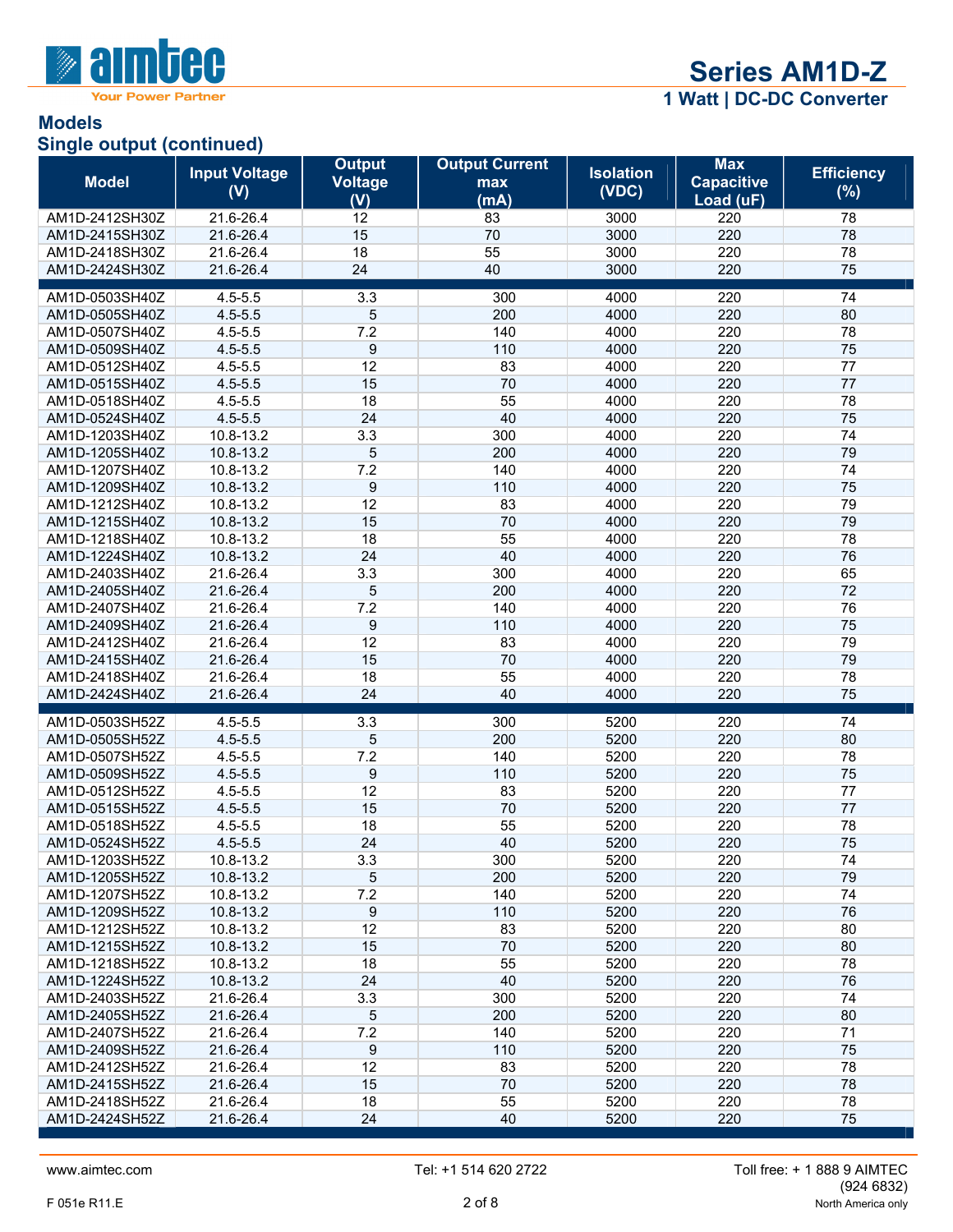

# **Models Single output (continued)**

 **1 Watt | DC-DC Converter** 

| <b>MOUSE</b> Single Output (Continued) |                             |                                        |                                      |                           |                                              |                             |
|----------------------------------------|-----------------------------|----------------------------------------|--------------------------------------|---------------------------|----------------------------------------------|-----------------------------|
| <b>Model</b>                           | <b>Input Voltage</b><br>(V) | <b>Output</b><br><b>Voltage</b><br>(V) | <b>Output Current</b><br>max<br>(mA) | <b>Isolation</b><br>(VDC) | <b>Max</b><br><b>Capacitive</b><br>Load (uF) | <b>Efficiency</b><br>$(\%)$ |
| AM1D-0503SH60Z                         | $4.5 - 5.5$                 | 3.3                                    | 300                                  | 6000                      | 220                                          | 74                          |
| AM1D-0505SH60Z                         | $4.5 - 5.5$                 | 5                                      | 200                                  | 6000                      | 220                                          | 80                          |
| AM1D-0507SH60Z                         | $4.5 - 5.5$                 | 7.2                                    | 140                                  | 6000                      | 220                                          | 78                          |
| AM1D-0509SH60Z                         | $4.5 - 5.5$                 | 9                                      | 110                                  | 6000                      | 220                                          | 75                          |
| AM1D-0512SH60Z                         | $4.5 - 5.5$                 | 12                                     | 83                                   | 6000                      | 220                                          | 77                          |
| AM1D-0515SH60Z                         | $4.5 - 5.5$                 | 15                                     | 70                                   | 6000                      | 220                                          | 77                          |
| AM1D-0518SH60Z                         | $4.5 - 5.5$                 | 18                                     | 55                                   | 6000                      | 220                                          | 78                          |
| AM1D-0524SH60Z                         | $4.5 - 5.5$                 | 24                                     | 40                                   | 6000                      | 220                                          | 75                          |
| AM1D-1203SH60Z                         | 10.8-13.2                   | 3.3                                    | 300                                  | 6000                      | 220                                          | 74                          |
| AM1D-1205SH60Z                         | 10.8-13.2                   | 5                                      | 200                                  | 6000                      | 220                                          | 79                          |
| AM1D-1207SH60Z                         | 10.8-13.2                   | 7.2                                    | 140                                  | 6000                      | 220                                          | 74                          |
| AM1D-1209SH60Z                         | 10.8-13.2                   | 9                                      | 110                                  | 6000                      | 220                                          | 76                          |
| AM1D-1212SH60Z                         | 10.8-13.2                   | 12                                     | 83                                   | 6000                      | 220                                          | 80                          |
| AM1D-1215SH60Z                         | 10.8-13.2                   | 15                                     | 70                                   | 6000                      | 220                                          | 80                          |
| AM1D-1218SH60Z                         | 10.8-13.2                   | 18                                     | 55                                   | 6000                      | 220                                          | 78                          |
| AM1D-1224SH60Z                         | 10.8-13.2                   | 24                                     | 40                                   | 6000                      | 220                                          | 76                          |
| AM1D-2403SH60Z                         | 21.6-26.4                   | 3.3                                    | 300                                  | 6000                      | 220                                          | 74                          |
| AM1D-2405SH60Z                         | 21.6-26.4                   | 5                                      | 200                                  | 6000                      | 220                                          | 80                          |
| AM1D-2407SH60Z                         | 21.6-26.4                   | 7.2                                    | 140                                  | 6000                      | 220                                          | 71                          |
| AM1D-2409SH60Z                         | 21.6-26.4                   | 9                                      | 110                                  | 6000                      | 220                                          | 75                          |
| AM1D-2412SH60Z                         | 21.6-26.4                   | 12                                     | 83                                   | 6000                      | 220                                          | 78                          |
| AM1D-2415SH60Z                         | 21.6-26.4                   | 15                                     | 70                                   | 6000                      | 220                                          | 78                          |
| AM1D-2418SH60Z                         | 21.6-26.4                   | 18                                     | 55                                   | 6000                      | 220                                          | 78                          |
| AM1D-2424SH60Z                         | 21.6-26.4                   | 24                                     | 40                                   | 6000                      | 220                                          | 75                          |

# **Models Dual output**

| <b>Model</b> | <b>Input Voltage</b><br>(V) | <b>Output</b><br><b>Voltage</b><br>(V) | <b>Output Current</b><br>max(mA) | <b>Isolation</b><br>(VDC) | <b>Max</b><br><b>Capacitive</b><br>Load (uF) | <b>Efficiency</b><br>$(\%)$ |
|--------------|-----------------------------|----------------------------------------|----------------------------------|---------------------------|----------------------------------------------|-----------------------------|
| AM1D-0503DZ  | $4.5 - 5.5$                 | ±3.3                                   | ±150                             | 1000                      | ±100                                         | 72                          |
| AM1D-0505DZ  | $4.5 - 5.5$                 | ±5                                     | ±100                             | 1000                      | ±100                                         | 75                          |
| AM1D-0507DZ  | $4.5 - 5.5$                 | ±7.2                                   | ±70                              | 1000                      | ±100                                         | 76                          |
| AM1D-0509DZ  | $4.5 - 5.5$                 | ±9                                     | ±55                              | 1000                      | ±100                                         | 80                          |
| AM1D-0512DZ  | $4.5 - 5.5$                 | ±12                                    | ±42                              | 1000                      | ±100                                         | 80                          |
| AM1D-0515DZ  | $4.5 - 5.5$                 | ±15                                    | ±35                              | 1000                      | ±100                                         | 79                          |
| AM1D-0518DZ  | $4.5 - 5.5$                 | ±18                                    | ±27                              | 1000                      | ±100                                         | 76                          |
| AM1D-0524DZ  | $4.5 - 5.5$                 | ±24                                    | ±20                              | 1000                      | ±100                                         | 65                          |
| AM1D-1203DZ  | 10.8-13.2                   | ±3.3                                   | ±150                             | 1000                      | ±100                                         | 72                          |
| AM1D-1205DZ  | 10.8-13.2                   | ±5                                     | ±100                             | 1000                      | ±100                                         | 76                          |
| AM1D-1207DZ  | 10.8-13.2                   | ±7.2                                   | ±70                              | 1000                      | ±100                                         | 75                          |
| AM1D-1209DZ  | 10.8-13.2                   | ±9                                     | ±55                              | 1000                      | ±100                                         | 79                          |
| AM1D-1212DZ  | 10.8-13.2                   | ±12                                    | ±42                              | 1000                      | ±100                                         | 79                          |
| AM1D-1215DZ  | 10.8-13.2                   | ±15                                    | ±35                              | 1000                      | ±100                                         | 78                          |
| AM1D-1218DZ  | 10.8-13.2                   | ±18                                    | ±27                              | 1000                      | ±100                                         | 75                          |
| AM1D-1224DZ  | 10.8-13.2                   | ±24                                    | ±20                              | 1000                      | ±100                                         | 68                          |
| AM1D-2403DZ  | 21.6-26.4                   | ±3.3                                   | ±150                             | 1000                      | ±100                                         | 72                          |
| AM1D-2405DZ  | 21.6-26.4                   | ±5                                     | ±100                             | 1000                      | ±100                                         | 76                          |
| AM1D-2407DZ  | 21.6-26.4                   | ±7.2                                   | ±70                              | 1000                      | ±100                                         | 74                          |
| AM1D-2409DZ  | 21.6-26.4                   | ±9                                     | ±55                              | 1000                      | ±100                                         | 78                          |
| AM1D-2412DZ  | 21.6-26.4                   | ±12                                    | ±42                              | 1000                      | ±100                                         | 78                          |
| AM1D-2415DZ  | 21.6-26.4                   | ±15                                    | ±35                              | 1000                      | ±100                                         | 77                          |
| AM1D-2418DZ  | 21.6-26.4                   | ±18                                    | ±27                              | 1000                      | ±100                                         | 74                          |
| AM1D-2424DZ  | 21.6-26.4                   | ±24                                    | ±20                              | 1000                      | ±100                                         | 65                          |
|              |                             |                                        |                                  |                           |                                              |                             |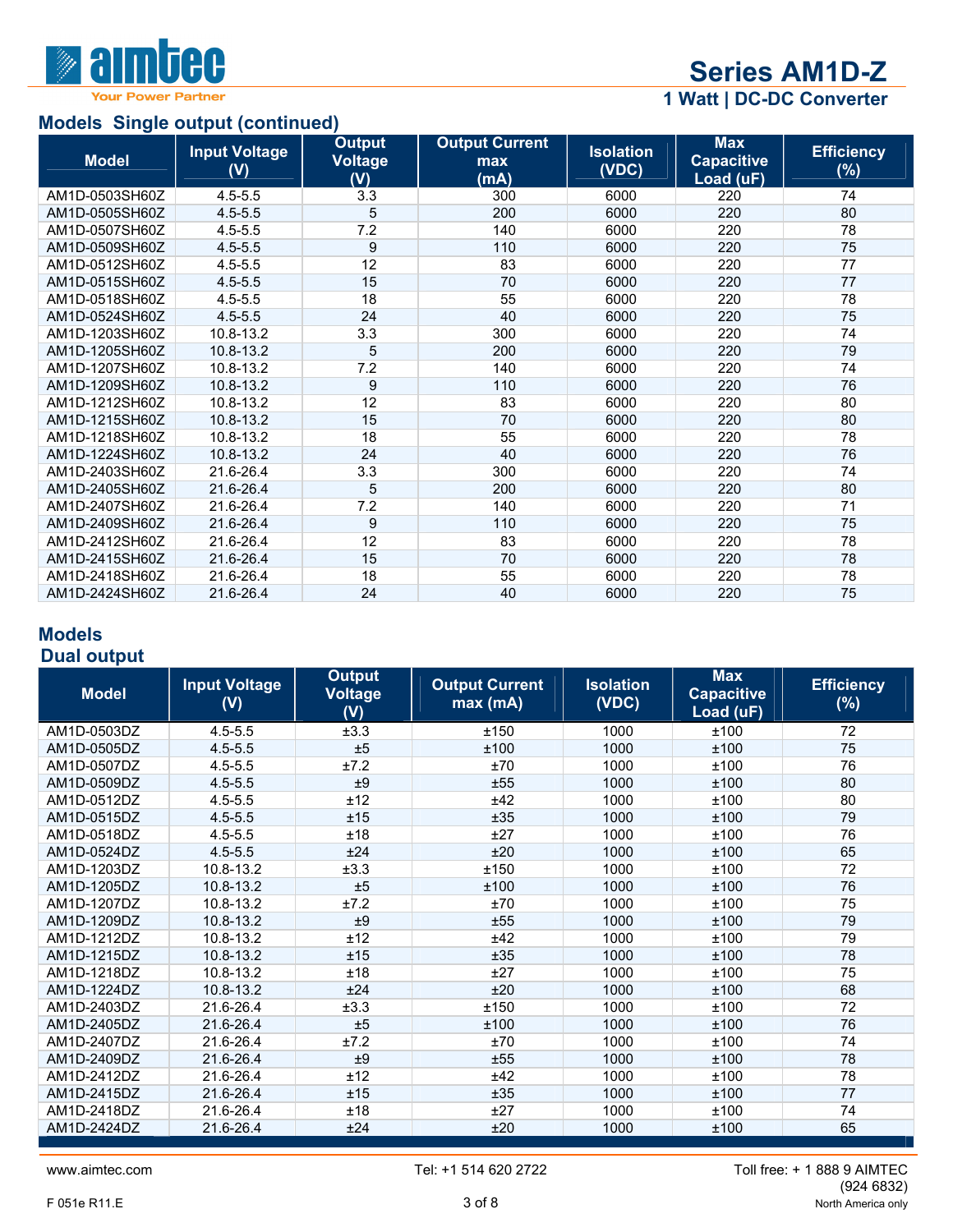

# **Models Dual output (continued)**

| <b>Model</b>   | <b>Input Voltage</b><br>(V) | <b>Output</b><br><b>Voltage</b><br>(V) | <b>Output Current</b><br>max(mA) | <b>Isolation</b><br>(VDC) | <b>Max</b><br><b>Capacitive</b><br>Load (uF) | <b>Efficiency</b><br>(%) |
|----------------|-----------------------------|----------------------------------------|----------------------------------|---------------------------|----------------------------------------------|--------------------------|
| AM1D-0503DH30Z | $4.5 - 5.5$                 | ±3.3                                   | ±150                             | 3000                      | ±100                                         | 72                       |
| AM1D-0505DH30Z | $4.5 - 5.5$                 | ±5                                     | ±100                             | 3000                      | ±100                                         | 75                       |
| AM1D-0507DH30Z | $4.5 - 5.5$                 | ±7.2                                   | ±70                              | 3000                      | ±100                                         | 76                       |
| AM1D-0509DH30Z | $4.5 - 5.5$                 | ±9                                     | ±55                              | 3000                      | ±100                                         | 80                       |
| AM1D-0512DH30Z | $4.5 - 5.5$                 | ±12                                    | ±42                              | 3000                      | ±100                                         | 80                       |
| AM1D-0515DH30Z | $4.5 - 5.5$                 | ±15                                    | ±35                              | 3000                      | ±100                                         | 79                       |
| AM1D-0518DH30Z | $4.5 - 5.5$                 | ±18                                    | ±27                              | 3000                      | ±100                                         | 76                       |
| AM1D-0524DH30Z | $4.5 - 5.5$                 | ±24                                    | ±20                              | 3000                      | ±100                                         | 65                       |
| AM1D-1203DH30Z | 10.8-13.2                   | ±3.3                                   | ±150                             | 3000                      | ±100                                         | 72                       |
| AM1D-1205DH30Z | 10.8-13.2                   | ±5                                     | ±100                             | 3000                      | ±100                                         | 76                       |
| AM1D-1207DH30Z | 10.8-13.2                   | ±7.2                                   | ±70                              | 3000                      | ±100                                         | 75                       |
| AM1D-1209DH30Z | 10.8-13.2                   | ±9                                     | ±55                              | 3000                      | ±100                                         | 79                       |
| AM1D-1212DH30Z | 10.8-13.2                   | ±12                                    | ±42                              | 3000                      | ±100                                         | 72                       |
| AM1D-1215DH30Z | 10.8-13.2                   | ±15                                    | ±35                              | 3000                      | ±100                                         | 75                       |
| AM1D-1218DH30Z | 10.8-13.2                   | ±18                                    | ±27                              | 3000                      | ±100                                         | 76                       |
| AM1D-1224DH30Z | 10.8-13.2                   | ±24                                    | ±20                              | 3000                      | ±100                                         | 80                       |
| AM1D-2403DH30Z | 21.6-26.4                   | ±3.3                                   | ±150                             | 3000                      | ±100                                         | 80                       |
| AM1D-2405DH30Z | 21.6-26.4                   | ±5                                     | ±100                             | 3000                      | ±100                                         | 79                       |
| AM1D-2407DH30Z | 21.6-26.4                   | ±7.2                                   | ±70                              | 3000                      | ±100                                         | 76                       |
| AM1D-2409DH30Z | 21.6-26.4                   | $\pm 9$                                | ±55                              | 3000                      | ±100                                         | 65                       |
| AM1D-2412DH30Z | 21.6-26.4                   | ±12                                    | ±42                              | 3000                      | ±100                                         | 72                       |
| AM1D-2415DH30Z | 21.6-26.4                   | ±15                                    | ±35                              | 3000                      | ±100                                         | 76                       |
| AM1D-2418DH30Z | 21.6-26.4                   | ±18                                    | ±27                              | 3000                      | ±100                                         | 75                       |
| AM1D-2424DH30Z | 21.6-26.4                   | ±24                                    | ±20                              | 3000                      | ±100                                         | 79                       |
| AM1D-0503DH40Z | $4.5 - 5.5$                 | ±3.3                                   | ±150                             | 4000                      | ±100                                         | 79                       |
| AM1D-0505DH40Z | $4.5 - 5.5$                 | ±5                                     | ±100                             | 4000                      | ±100                                         | 78                       |
| AM1D-0507DH40Z | $4.5 - 5.5$                 | ±7.2                                   | ±70                              | 4000                      | ±100                                         | 75                       |
| AM1D-0509DH40Z | $4.5 - 5.5$                 | ±9                                     | ±55                              | 4000                      | ±100                                         | 68                       |
| AM1D-0512DH40Z | $4.5 - 5.5$                 | ±12                                    | ±42                              | 4000                      | ±100                                         | 72                       |
| AM1D-0515DH40Z | $4.5 - 5.5$                 | ±15                                    | ±35                              | 4000                      | ±100                                         | 76                       |
| AM1D-0518DH40Z | $4.5 - 5.5$                 | ±18                                    | ±27                              | 4000                      | ±100                                         | 74                       |
| AM1D-0524DH40Z | $4.5 - 5.5$                 | ±24                                    | ±20                              | 4000                      | ±100                                         | 78                       |
| AM1D-1203DH40Z | 10.8-13.2                   | ±3.3                                   | ±150                             | 4000                      | ±100                                         | 78                       |
| AM1D-1205DH40Z | 10.8-13.2                   | ±5                                     | ±100                             | 4000                      | ±100                                         | 77                       |
| AM1D-1207DH40Z | 10.8-13.2                   | ±7.2                                   | ±70                              | 4000                      | ±100                                         | 74                       |
| AM1D-1209DH40Z | 10.8-13.2                   | ±9                                     | ±55                              | 4000                      | ±100                                         | 65                       |
| AM1D-1212DH40Z | 10.8-13.2                   | ±12                                    | ±42                              | 4000                      | ±100                                         | 72                       |
| AM1D-1215DH40Z | 10.8-13.2                   | ±15                                    | ±35                              | 4000                      | ±100                                         | 75                       |
| AM1D-1218DH40Z | 10.8-13.2                   | ±18                                    | ±27                              | 4000                      | ±100                                         | 76                       |
| AM1D-1224DH40Z | 10.8-13.2                   | ±24                                    | ±20                              | 4000                      | ±100                                         | 80                       |
| AM1D-2403DH40Z | 21.6-26.4                   | ±3.3                                   | ±150                             | 4000                      | ±100                                         | 80                       |
| AM1D-2405DH40Z | 21.6-26.4                   | ±5                                     | ±100                             | 4000                      | ±100                                         | 79                       |
| AM1D-2407DH40Z | 21.6-26.4                   | ±7.2                                   | ±70                              | 4000                      | ±100                                         | 76                       |
| AM1D-2409DH40Z | 21.6-26.4                   | $\pm 9$                                | ±55                              | 4000                      | ±100                                         | 65                       |
| AM1D-2412DH40Z | 21.6-26.4                   | ±12                                    | ±42                              | 4000                      | ±100                                         | 72                       |
| AM1D-2415DH40Z | 21.6-26.4                   | ±15                                    | ±35                              | 4000                      | ±100                                         | 76                       |
| AM1D-2418DH40Z | 21.6-26.4                   | ±18                                    | ±27                              | 4000                      | ±100                                         | 75                       |
| AM1D-2424DH40Z | 21.6-26.4                   | ±24                                    | ±20                              | 4000                      | ±100                                         | 79                       |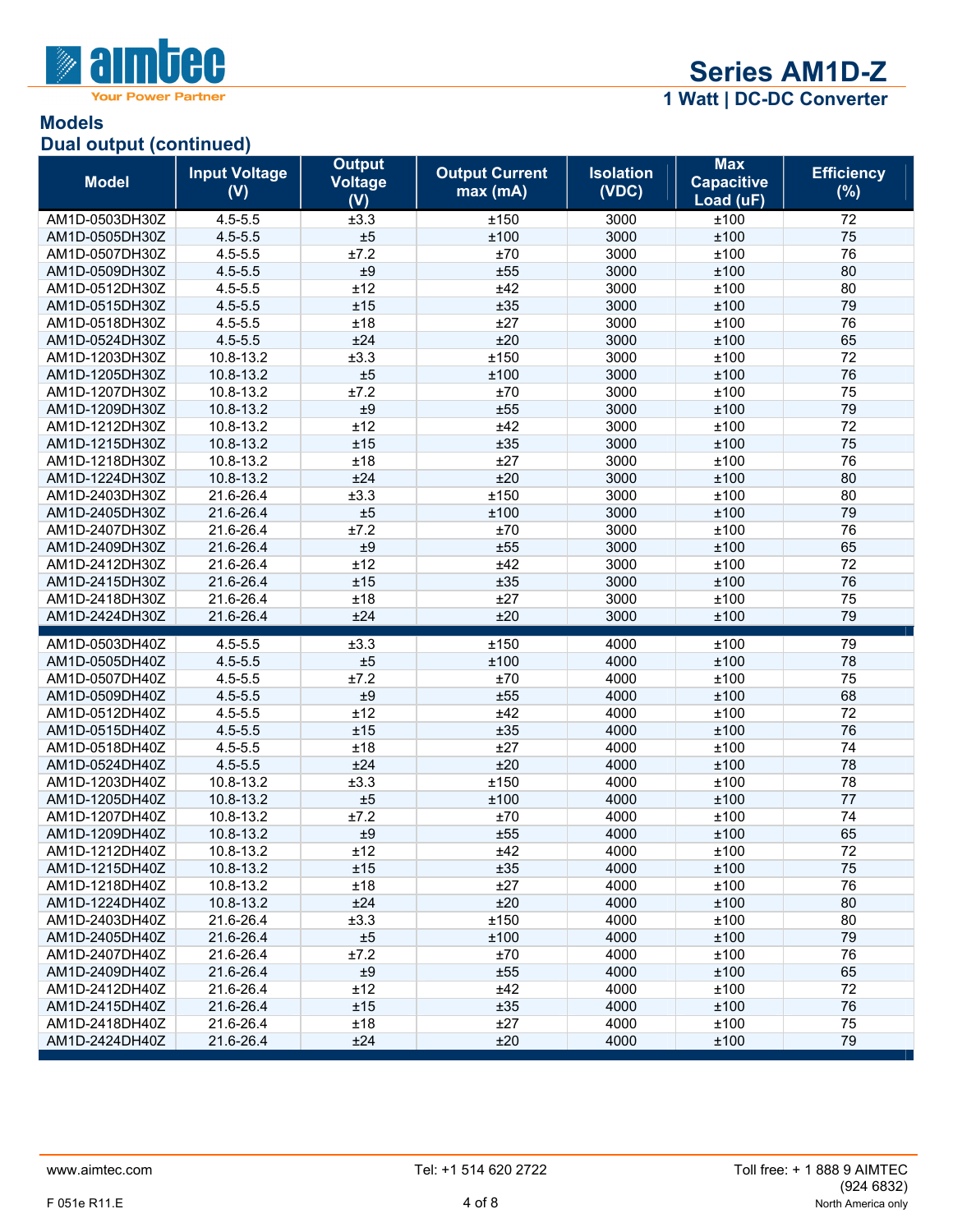

### **Models Dual output (continued)**

| <b>Model</b>   | <b>Input Voltage</b><br>(V) | <b>Output</b><br><b>Voltage</b><br>(V) | <b>Output Current</b><br>max(mA) | <b>Isolation</b><br>(VDC) | <b>Max</b><br><b>Capacitive</b><br>Load (uF) | <b>Efficiency</b><br>(%) |
|----------------|-----------------------------|----------------------------------------|----------------------------------|---------------------------|----------------------------------------------|--------------------------|
| AM1D-0503DH52Z | $4.5 - 5.5$                 | ±3.3                                   | ±150                             | 5200                      | ±100                                         | 65                       |
| AM1D-0505DH52Z | $4.5 - 5.5$                 | ±5                                     | ±100                             | 5200                      | ±100                                         | 72                       |
| AM1D-0507DH52Z | $4.5 - 5.5$                 | ±7.2                                   | ±70                              | 5200                      | ±100                                         | 68                       |
| AM1D-0509DH52Z | $4.5 - 5.5$                 | ±9                                     | ±55                              | 5200                      | ±100                                         | 76                       |
| AM1D-0512DH52Z | $4.5 - 5.5$                 | ±12                                    | ±42                              | 5200                      | ±100                                         | 80                       |
| AM1D-0515DH52Z | $4.5 - 5.5$                 | ±15                                    | ±35                              | 5200                      | ±100                                         | 80                       |
| AM1D-0518DH52Z | $4.5 - 5.5$                 | ±18                                    | ±27                              | 5200                      | ±100                                         | 68                       |
| AM1D-0524DH52Z | $4.5 - 5.5$                 | ±24                                    | ±20                              | 5200                      | ±100                                         | 76                       |
| AM1D-1203DH52Z | 10.8-13.2                   | ±3.3                                   | ±150                             | 5200                      | ±100                                         | 65                       |
| AM1D-1205DH52Z | 10.8-13.2                   | ±5                                     | ±100                             | 5200                      | ±100                                         | 72                       |
| AM1D-1207DH52Z | 10.8-13.2                   | ±7.2                                   | ±70                              | 5200                      | ±100                                         | 75                       |
| AM1D-1209DH52Z | 10.8-13.2                   | $\pm 9$                                | ±55                              | 5200                      | ±100                                         | 75                       |
| AM1D-1212DH52Z | 10.8-13.2                   | ±12                                    | ±42                              | 5200                      | ±100                                         | 79                       |
| AM1D-1215DH52Z | 10.8-13.2                   | ±15                                    | ±35                              | 5200                      | ±100                                         | 79                       |
| AM1D-1218DH52Z | $10.8 - 13.2$               | ±18                                    | ±27                              | 5200                      | ±100                                         | 75                       |
| AM1D-1224DH52Z | 10.8-13.2                   | ±24                                    | ±20                              | 5200                      | ±100                                         | 75                       |
| AM1D-2403DH52Z | 21.6-26.4                   | ±3.3                                   | ±150                             | 5200                      | ±100                                         | 65                       |
| AM1D-2405DH52Z | 21.6-26.4                   | ±5                                     | ±100                             | 5200                      | ±100                                         | 72                       |
| AM1D-2407DH52Z | 21.6-26.4                   | ±7.2                                   | ±70                              | 5200                      | ±100                                         | 75                       |
| AM1D-2409DH52Z | 21.6-26.4                   | ±9                                     | ±55                              | 5200                      | ±100                                         | 74                       |
| AM1D-2412DH52Z | 21.6-26.4                   | ±12                                    | ±42                              | 5200                      | ±100                                         | 78                       |
| AM1D-2415DH52Z | 21.6-26.4                   | ±15                                    | ±35                              | 5200                      | ±100                                         | 78                       |
| AM1D-2418DH52Z | 21.6-26.4                   | ±18                                    | ±27                              | 5200                      | ±100                                         | 75                       |
| AM1D-2424DH52Z | 21.6-26.4                   | ±24                                    | ±20                              | 5200                      | ±100                                         | 74                       |
| AM1D-0503DH60Z | $4.5 - 5.5$                 | ±3.3                                   | ±150                             | 6000                      | ±100                                         | 65                       |
| AM1D-0505DH60Z | $4.5 - 5.5$                 | ±5                                     | ±100                             | 6000                      | ±100                                         | 72                       |
| AM1D-0507DH60Z | $4.5 - 5.5$                 | ±7.2                                   | ±70                              | 6000                      | ±100                                         | 68                       |
| AM1D-0509DH60Z | $4.5 - 5.5$                 | ±9                                     | ±55                              | 6000                      | ±100                                         | 76                       |
| AM1D-0512DH60Z | $4.5 - 5.5$                 | ±12                                    | ±42                              | 6000                      | ±100                                         | 80                       |
| AM1D-0515DH60Z | $4.5 - 5.5$                 | ±15                                    | ±35                              | 6000                      | ±100                                         | 80                       |
| AM1D-0518DH60Z | $4.5 - 5.5$                 | ±18                                    | ±27                              | 6000                      | ±100                                         | 68                       |
| AM1D-0524DH60Z | $4.5 - 5.5$                 | ±24                                    | ±20                              | 6000                      | ±100                                         | 76                       |
| AM1D-1203DH60Z | 10.8-13.2                   | ±3.3                                   | ±150                             | 6000                      | ±100                                         | 65                       |
| AM1D-1205DH60Z | 10.8-13.2                   | ±5                                     | ±100                             | 6000                      | ±100                                         | 72                       |
| AM1D-1207DH60Z | 10.8-13.2                   | ±7.2                                   | ±70                              | 6000                      | ±100                                         | 75                       |
| AM1D-1209DH60Z | 10.8-13.2                   | $\pm 9$                                | ±55                              | 6000                      | ±100                                         | 75                       |
| AM1D-1212DH60Z | 10.8-13.2                   | ±12                                    | ±42                              | 6000                      | ±100                                         | 79                       |
| AM1D-1215DH60Z | 10.8-13.2                   | ±15                                    | ±35                              | 6000                      | ±100                                         | 79                       |
| AM1D-1218DH60Z | 10.8-13.2                   | ±18                                    | ±27                              | 6000                      | ±100                                         | 75                       |
| AM1D-1224DH60Z | 10.8-13.2                   | ±24                                    | ±20                              | 6000                      | ±100                                         | 75                       |
| AM1D-2403DH60Z | 21.6-26.4                   | ±3.3                                   | ±150                             | 6000                      | ±100                                         | 65                       |
| AM1D-2405DH60Z | 21.6-26.4                   | ±5                                     | ±100                             | 6000                      | ±100                                         | 72                       |
| AM1D-2407DH60Z | 21.6-26.4                   | ±7.2                                   | ±70                              | 6000                      | ±100                                         | 75                       |
| AM1D-2409DH60Z | 21.6-26.4                   | $\pm 9$                                | ±55                              | 6000                      | ±100                                         | 74                       |
| AM1D-2412DH60Z | 21.6-26.4                   | ±12                                    | ±42                              | 6000                      | ±100                                         | 78                       |
| AM1D-2415DH60Z | 21.6-26.4                   | ±15                                    | ±35                              | 6000                      | ±100                                         | 78                       |
| AM1D-2418DH60Z | 21.6-26.4                   | ±18                                    | ±27                              | 6000                      | ±100                                         | 75                       |
| AM1D-2424DH60Z | 21.6-26.4                   | ±24                                    | ±20                              | 6000                      | ±100                                         | 74                       |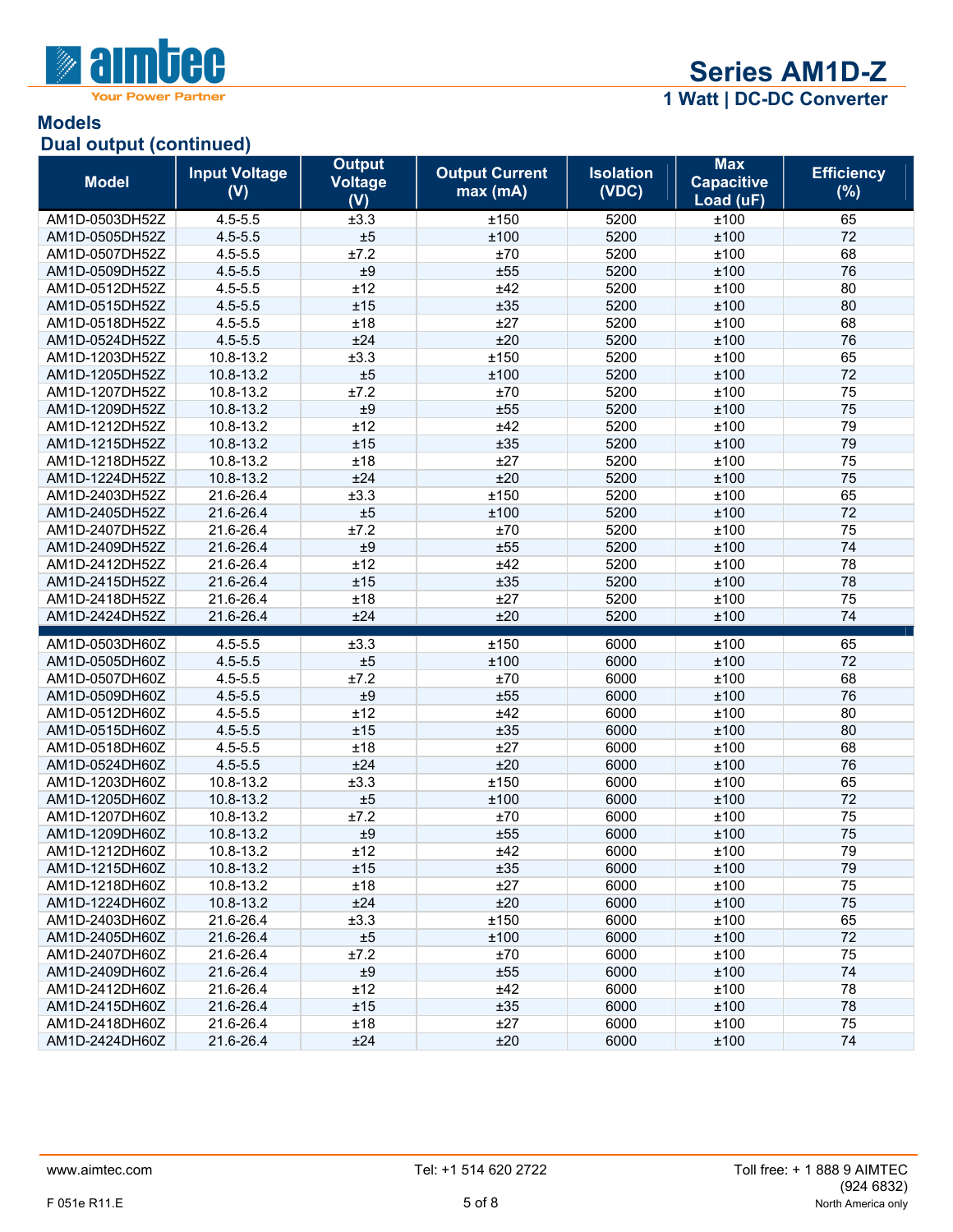

#### **Models Dual separate output**

| Duar suparatu batput |                             |                                        |                                  |                           |                                              |                          |
|----------------------|-----------------------------|----------------------------------------|----------------------------------|---------------------------|----------------------------------------------|--------------------------|
| <b>Model</b>         | <b>Input Voltage</b><br>(V) | <b>Output</b><br><b>Voltage</b><br>(V) | <b>Output Current</b><br>max(mA) | <b>Isolation</b><br>(VDC) | <b>Max</b><br><b>Capacitive</b><br>Load (uF) | <b>Efficiency</b><br>(%) |
| AM1D-050303DZ        | $4.5 - 5.5$                 | 3.3/3.3                                | 150/150                          | 1000                      | 100                                          | 75                       |
| AM1D-050505DZ        | $4.5 - 5.5$                 | 5/5                                    | 100/100                          | 1000                      | 100                                          | 72                       |
| AM1D-050707DZ        | $4.5 - 5.5$                 | 7.2/7.2                                | 70/70                            | 1000                      | 100                                          | 73                       |
| AM1D-050909DZ        | $4.5 - 5.5$                 | 9/9                                    | 55/55                            | 1000                      | 100                                          | 75                       |
| AM1D-051212DZ        | $4.5 - 5.5$                 | 12/12                                  | 42/42                            | 1000                      | 100                                          | 80                       |
| AM1D-051515DZ        | $4.5 - 5.5$                 | 15/15                                  | 35/35                            | 1000                      | 100                                          | 78                       |
| AM1D-051818DZ        | $4.5 - 5.5$                 | 18/18                                  | 27/27                            | 1000                      | 100                                          | 77                       |
| AM1D-052424DZ        | $4.5 - 5.5$                 | 24/24                                  | 20/20                            | 1000                      | 100                                          | 77                       |
| AM1D-120303DZ        | 10.8-13.2                   | 3.3/3.3                                | 150/150                          | 1000                      | 100                                          | 66                       |
| AM1D-120505DZ        | 10.8-13.2                   | 5/5                                    | 100/100                          | 1000                      | 100                                          | 72                       |
| AM1D-120707DZ        | 10.8-13.2                   | 7.2/7.2                                | 70/70                            | 1000                      | 100                                          | 66                       |
| AM1D-120909DZ        | 10.8-13.2                   | 9/9                                    | 55/55                            | 1000                      | 100                                          | 75                       |
| AM1D-121212DZ        | 10.8-13.2                   | 12/12                                  | 42/42                            | 1000                      | 100                                          | 78                       |
| AM1D-121515DZ        | 10.8-13.2                   | 15/15                                  | 35/35                            | 1000                      | 100                                          | 80                       |
| AM1D-121818DZ        | 10.8-13.2                   | 18/18                                  | 27/27                            | 1000                      | 100                                          | 75                       |
| AM1D-122424DZ        | 10.8-13.2                   | 24/24                                  | 20/20                            | 1000                      | 100                                          | 72                       |
| AM1D-240303DZ        | 21.6-26.4                   | 3.3/3.3                                | 150/150                          | 1000                      | 100                                          | 66                       |
| AM1D-240505DZ        | 21.6-26.4                   | 5/5                                    | 100/100                          | 1000                      | 100                                          | 72                       |
| AM1D-240707DZ        | 21.6-26.4                   | 7.2/7.2                                | 70/70                            | 1000                      | 100                                          | 72                       |
| AM1D-240909DZ        | 21.6-26.4                   | 9/9                                    | 55/55                            | 1000                      | 100                                          | 78                       |
| AM1D-241212DZ        | 21.6-26.4                   | 12/12                                  | 42/42                            | 1000                      | 100                                          | 80                       |
| AM1D-241515DZ        | 21.6-26.4                   | 15/15                                  | 35/35                            | 1000                      | 100                                          | 77                       |
| AM1D-241818DZ        | 21.6-26.4                   | 18/18                                  | 27/27                            | 1000                      | 100                                          | 75                       |
| AM1D-242424DZ        | 21.6-26.4                   | 24/24                                  | 20/20                            | 1000                      | 100                                          | 73                       |

NOTE: All specifications in this datasheet are measured at an ambient temperature of 25°C, humidity<75%, nominal input voltage and at rated output load unless otherwise specified.

# **Input Specifications**

| . .<br><b>Parameters</b>       | <b>Nominal</b> | <b>Typical</b> | <b>Maximum</b> | <b>Units</b> |
|--------------------------------|----------------|----------------|----------------|--------------|
|                                | 5              | $4.5 - 5.5$    |                |              |
| Voltage range                  | 12             | 10.8-13.2      |                | <b>VDC</b>   |
|                                | 24             | 21.6-26.4      |                |              |
| Filter                         |                | Capacitor      |                |              |
| Turn on Transient process time |                |                | 25             | ms           |
| Start up time                  |                | 200            |                | ms           |
|                                | 5 Vin          | $0 - 7$        |                |              |
| Absolute Maximum Rating        | 12 Vin         | $0 - 15$       |                | <b>VDC</b>   |
|                                | 24 Vin         | $0 - 28$       |                |              |
| Peak Input Voltage time        |                | 100            |                | ms           |

#### **Isolation Specifications**

| <b>Parameters</b>  | <b>Conditions</b> | <b>Typical</b> | Rated                                                      | <b>Units</b> |
|--------------------|-------------------|----------------|------------------------------------------------------------|--------------|
| Tested I/O voltage | 3 sec             |                | 1000 (all models), 3000, 4000, 5200 & 6000 (single / dual) | VDC          |
| Resistance         |                   | 1000           |                                                            | <b>MOhm</b>  |
| Capacitance        |                   | 60             |                                                            | рF           |

# **Output Specifications**

| <b>Parameters</b>                   | <b>Conditions</b>    | <b>Typical</b>    | <b>Maximum</b> | Units         |
|-------------------------------------|----------------------|-------------------|----------------|---------------|
| Voltage accuracy                    |                      |                   |                | $\%$          |
| Voltage balance (Dual Output model) | <b>Balanced Load</b> |                   |                | $\frac{0}{0}$ |
| <b>Short Circuit protection</b>     |                      | Momentary (1 sec) |                |               |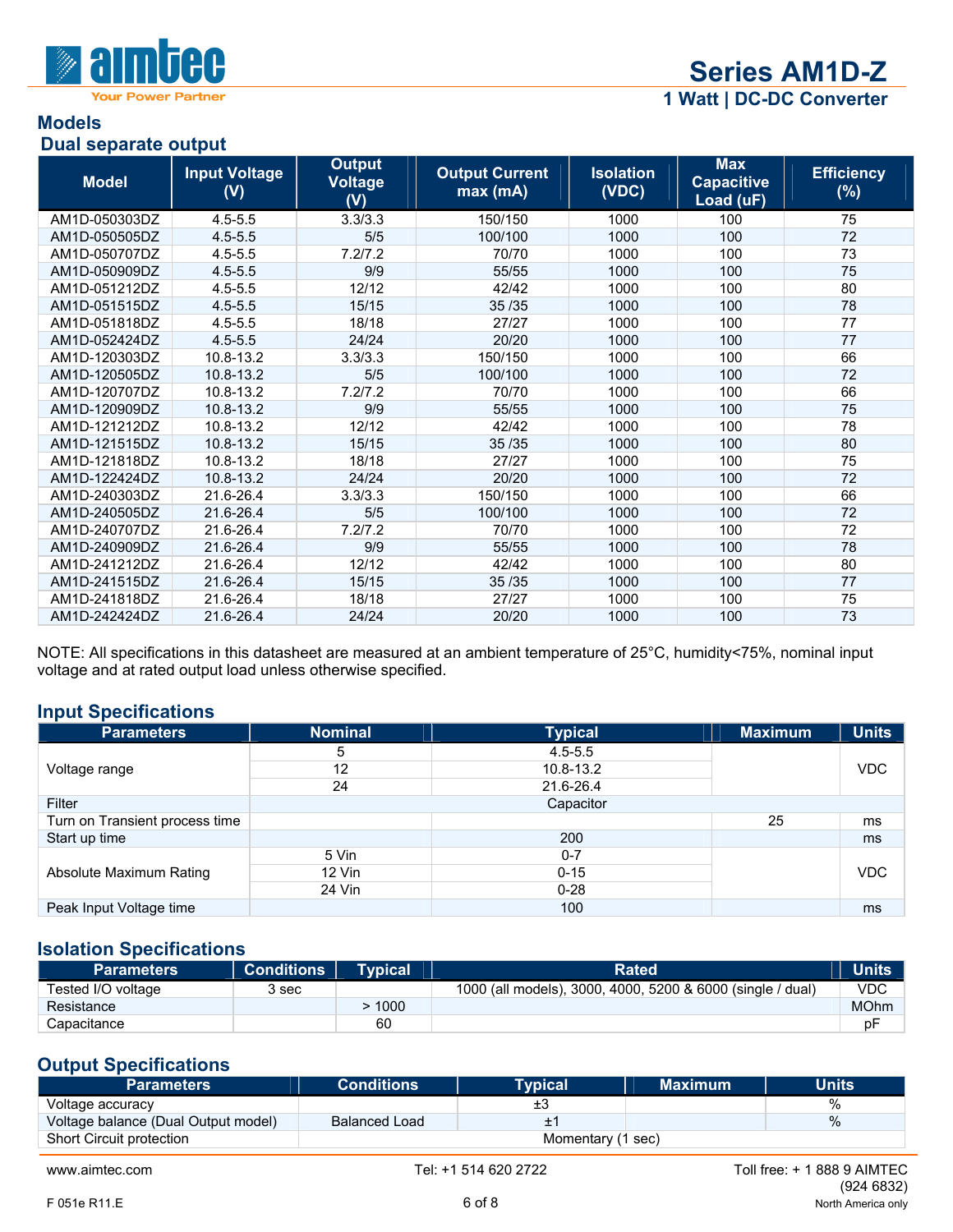

# **Output Specifications (continued)**

| <b>Parameters</b>                                     | <b>Conditions</b>      | <b>Typical</b> | <b>Maximum</b> | <b>Units</b>       |
|-------------------------------------------------------|------------------------|----------------|----------------|--------------------|
| Line voltage regulation (Single)                      | For 1.0% of Vin        | ±1.2           |                | $\%$               |
| Line voltage regulation (Dual)                        | For 1.0% of Vin        | ±1.2           |                | $\%$               |
| Load voltage regulation (Single)                      | load $20 - 100\%$      | ±10            |                | $\%$               |
| Load voltage regulation (Single)<br>3.3V output model | load $20 \times 100\%$ | ±20            |                | %                  |
| Load voltage regulation (Dual)                        | load $20 - 100\%$      | ±10            |                | $\%$               |
| Temperature coefficient                               |                        | ±0.02          |                | $%$ <sup>o</sup> C |
| Ripple & Noise                                        | At 20MHz Bandwidth     | 75             |                | $mV$ p-p           |
| Rising time                                           |                        | 50             |                | ms                 |

# **General Specifications**

| <b>Parameters</b>                  | <b>Conditions</b>          | <b>Typical</b>                                                | <b>Maximum</b> | <b>Units</b> |
|------------------------------------|----------------------------|---------------------------------------------------------------|----------------|--------------|
| Switching frequency                | 100% load                  | 80                                                            |                | <b>KHz</b>   |
| Operating temperature              | Full Load without Derating | $-40$ to $+85$                                                |                | $^{\circ}$ C |
| Storage temperature                |                            | $-55$ to $+125$                                               |                | $^{\circ}$ C |
| Max Case temperature               |                            |                                                               | $+95$          | $^{\circ}$ C |
| Cooling                            |                            | Free air convection                                           |                |              |
| Humidity                           |                            |                                                               | 90             | %            |
| Case material                      |                            | Non-conductive black plastic UL 94 V-0                        |                |              |
| Weight                             |                            | 2.3                                                           |                |              |
| Dimensions $(L \times W \times H)$ |                            | $0.76 \times 0.24 \times 0.37$ inch<br>19.50 x 6.00 x 9.50 mm |                |              |
| <b>MTBF</b>                        |                            | >2 000 000 hrs (MIL-HDBK -217F, Ground Benign, t=+25°C)       |                |              |

# **Safety Specifications**

| Standards        |                                              |  |  |  |  |  |
|------------------|----------------------------------------------|--|--|--|--|--|
| Agency approvals | CE (with exception of dual separated models) |  |  |  |  |  |
| Safety           | EN55022 (Radiated Emissions) class B         |  |  |  |  |  |
|                  | EN55024 (Noise Immunity)                     |  |  |  |  |  |
|                  | IEC61000-4-2(ESD)                            |  |  |  |  |  |
|                  | IEC61000-4-3(Radiated immunity)              |  |  |  |  |  |

# **Pin Out Specifications**

| Pin            | <b>Single</b><br><b>1000 VDC</b> | <b>Dual</b><br><b>1000 VDC</b> | Dual Separated<br><b>1000 VDC</b> | <b>Single</b><br>3000, 4000, 5200 & 6000 VDC | <b>Dual</b><br>3000, 4000, 5200 & 6000 VDC |
|----------------|----------------------------------|--------------------------------|-----------------------------------|----------------------------------------------|--------------------------------------------|
|                | + V Input                        | + V Input                      | +V Input                          | $+V$ Input                                   | $+V$ Input                                 |
| $\overline{2}$ | - V Input                        | - V Input                      | -V Input                          | - V Input                                    | - V Input                                  |
| 4              | - V Output                       | - V Output                     | +V1 Output                        | No pin                                       | No pin                                     |
| 5              | No pin                           | Common                         | -V1 Output                        | - V Output                                   | - V Output                                 |
| 6              | + V Output                       | + V Output                     | +V2 Output                        | No pin                                       | Common                                     |
|                | No pin                           | No pin                         | -V2 Output                        | + V Output                                   | + V Output                                 |